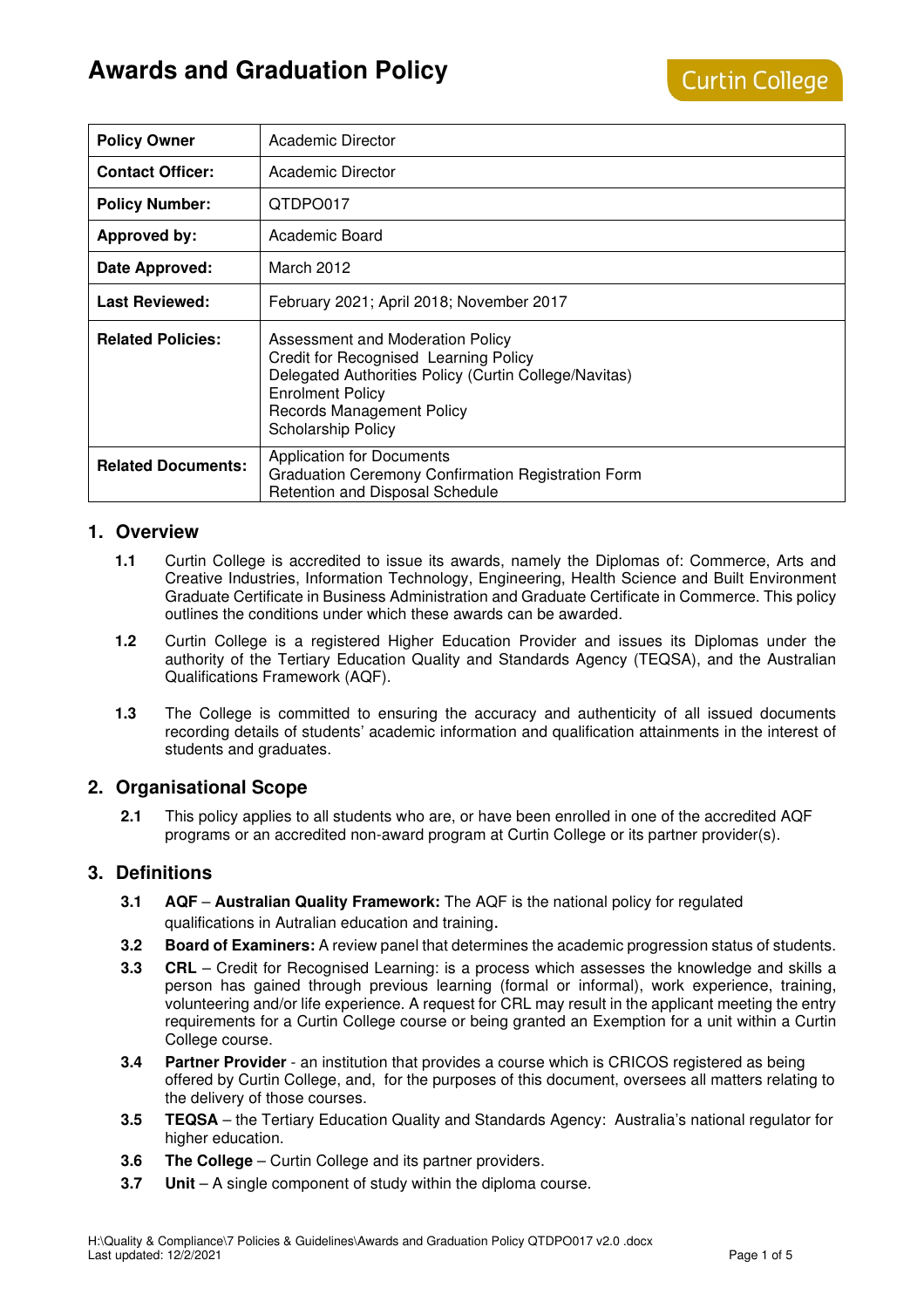# **Awards and Graduation Policy**

# **4. Policy Principles**

**4.1** All students who meet the requirements for course completion as set out in section 5 below will be entitled to a Curtin College award. There is no charge to students for the issue of these awards although a charge may apply if students request a replacement of an award.

## **5. Policy Content**

### **5.1 Conferral of Awards**

- **5.1.1** The Board of Examiners will recommend any and all students who are deemed to have completed all requirements of their enrolled course have their award conferred by the College Director and Principal (as per Section 18 of the Delegated Authorities Policy).
	- The conferral date shall be recorded as the date of the Board of Examiners meeting at which the award was recommended. (Note: Prior to Trimester 1, 2009, the conferral date was the date of the graduation ceremony at which the award was presented).
	- The conferral date for Singapore students shall be recorded as four weeks following the Singapore Board of Examiners to meet the requirements specified by Singapore's regulator, Committee for Private Education, for this date to be specified in the standard student contract.

#### **5.2 Testamur**

- **5.2.1** Students will be eligible to receive a testamur for the qualification on completion of the requirements for a program of study.
- **5.2.2** In line with the AQF Qualifications Issuance Policy, all testamurs will include the Australian Qualifications Framework logo.
- **5.2.3** A testamur will be issued either at a standard graduation ceremony, collected by the graduate after graduation or mailed to the graduate at their request.
- **5.2.4** The recipient's name as it appears on the Testamur will be the student's legal name as recorded in the student management system at the time of printing the Testamur. If a student's legal name changes during the course of study and they would prefer the new legal name to supersede it, evidence of name change documentation such as a marriage certificate or name change proforma will be required to change their name in the student management system in order to reflect this on the qualification.
- **5.2.5** Replacement testamurs can be issued using the 'Application for Documents Form' for a standard fee. The replacement document will note that it is a 'reprint' and will include the date it was re-issued.

#### **5.3 Statement of Academic Record (record of results)**

**5.3.1** Statement of Academic Record is a record of all completed and attempted units. Students are issued with their final transcript free of charge once they complete or withdraw from the College. An interim Statement of Academic Record is available for all currently enrolled students to download from the Student Portal. Past students wishing to request a reprint may do so using the 'Application for Documents' form for a standard charge.

#### **5.4 Rescinding or Revoking an Award**

- **5.4.1** An award may be rescinded/revoked by the Curtin College Academic Board following an investigation that the Award has been incorrectly conferred on a recipient:
	- 5.4.1.1 For which the recipient was not qualified; or
	- 5.4.1.2 Because of fraud or dishonesty; or
	- 5.4.1.3 As a result of administrative error.
- **5.4.2** The College Director and Principal or nominee will write to the student advising the reason for the revocation. If revocation occurs, the person is to return the testamur, Statement of Academic Record or other associated documents to the College. The details of the revocation will be noted on the student record and at the next Academic Board meeting.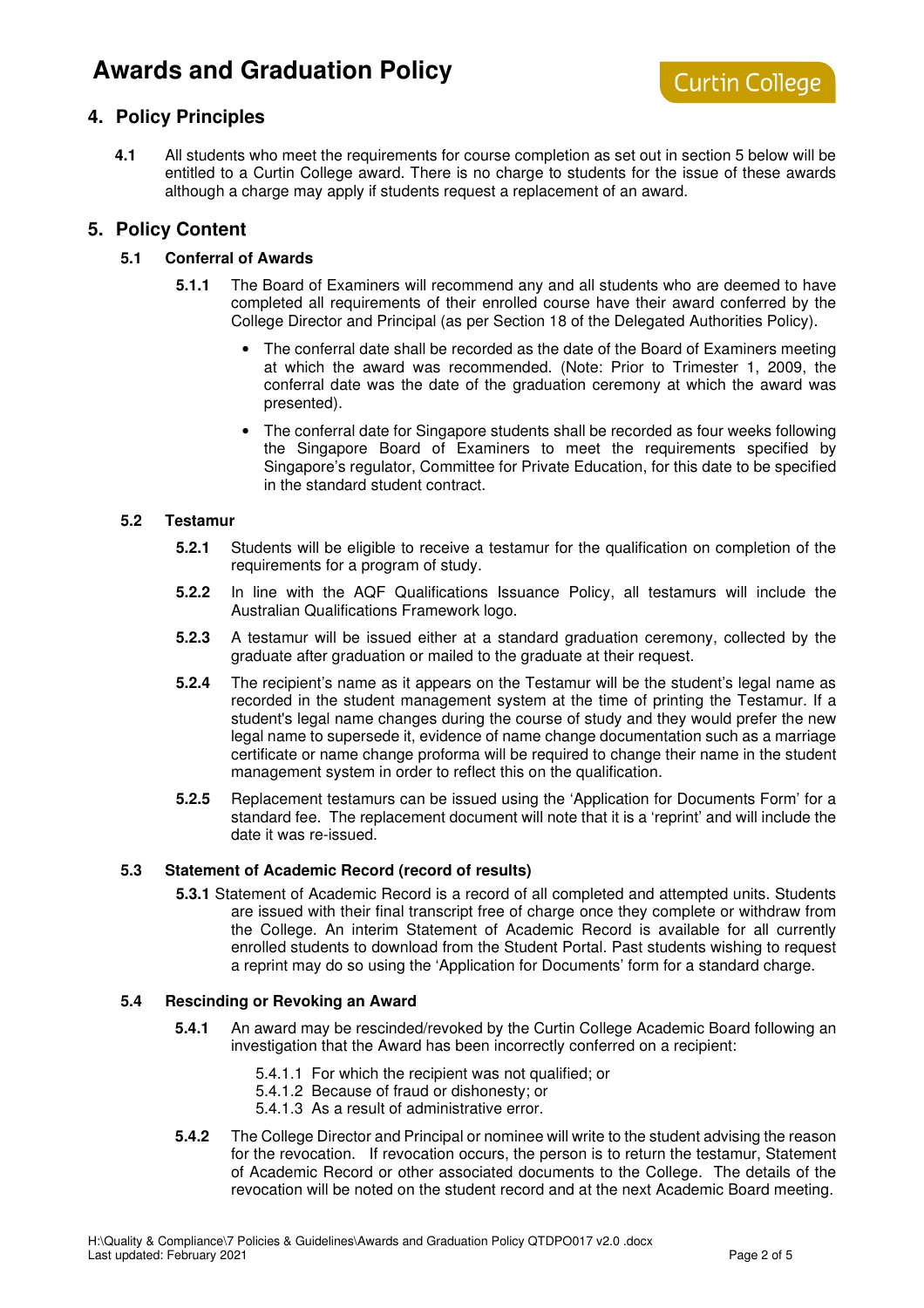**5.4.3** Where a person declines to return to the College the certificate or other document awarded, or continues to make reference to holding the academic award, the Academic Board may request the rescission or revocation be published on the College website and in such other mediums as may be appropriate as notice that the award has been rescinded or revoked.

### **5.5 Protection of College Award Documentation Against Fraud**

- **5.5.1** All College issued certification documentation in connection with accredited awards is protected against fraud through a range of measures. These include:
	- Printing Testamurs and Statement of Academic Record on paper with security features, such as embossed College seal;
	- Assigning a unique document number to each testamur issued; and
	- Ensuring the Award documentation displays the signature and the name and office of the signatory authorised to issue the award
- **5.5.2** Falsification of the College Testamur, Statement of Academic Record or any other College document recording details of a students' academic information and qualification attainment damages the reputation of the College. Students who falsify documents covered by this policy will be dealt with under the Curtin College Code of Conduct Policy and persons who falsify documents covered by this policy may be prosecuted under the applicable Australian Commonwealth, State or Territory Crimes Act.

## **6. Graduation**

### **6.1 Graduation Ceremony**

- **6.1.1** A Graduation ceremony will be held at least once a year at which students who have completed their Awards are presented with their testamur.
- **6.1.2** Graduands attending a graduation ceremony are required to wear the appropriate academic regalia. Graduands may wear their own academic regalia provided it conforms with the Curtin University regalia.
- **6.1.3** Students who wish to attend a graduation may do so without any charge, except for the academic regalia hire fee.

## **7. Highest Achievement Award**

- **7.1** The Highest Achievement Award is presented to a graduate who has achieved the highest course weighted average in the second stage of their Diploma program, or Graduate Certificate program, and signifies that they have excelled in their course.
- **7.2** A Letter of Commendation is awarded to students who have achieved a semester weighted average (SWA) equal to or greater than 75%. Recipients of this award are identified at the end of a study period at the Board of Examiners.

## **8. Academic Director Award**

- **8.1** The Academic Director Award recognises the efforts of students who may not have achieved the best academic results in a unit, but who have consistently demonstrated a commitment to improvement while at Curtin College.
- **8.2** The award is presented by the Academic Director to students who have been nominated by their lecturer in each study period.

# **9. Valedictorian Award**

**9.1** The Valedictorian Award is determined by the Academic Director.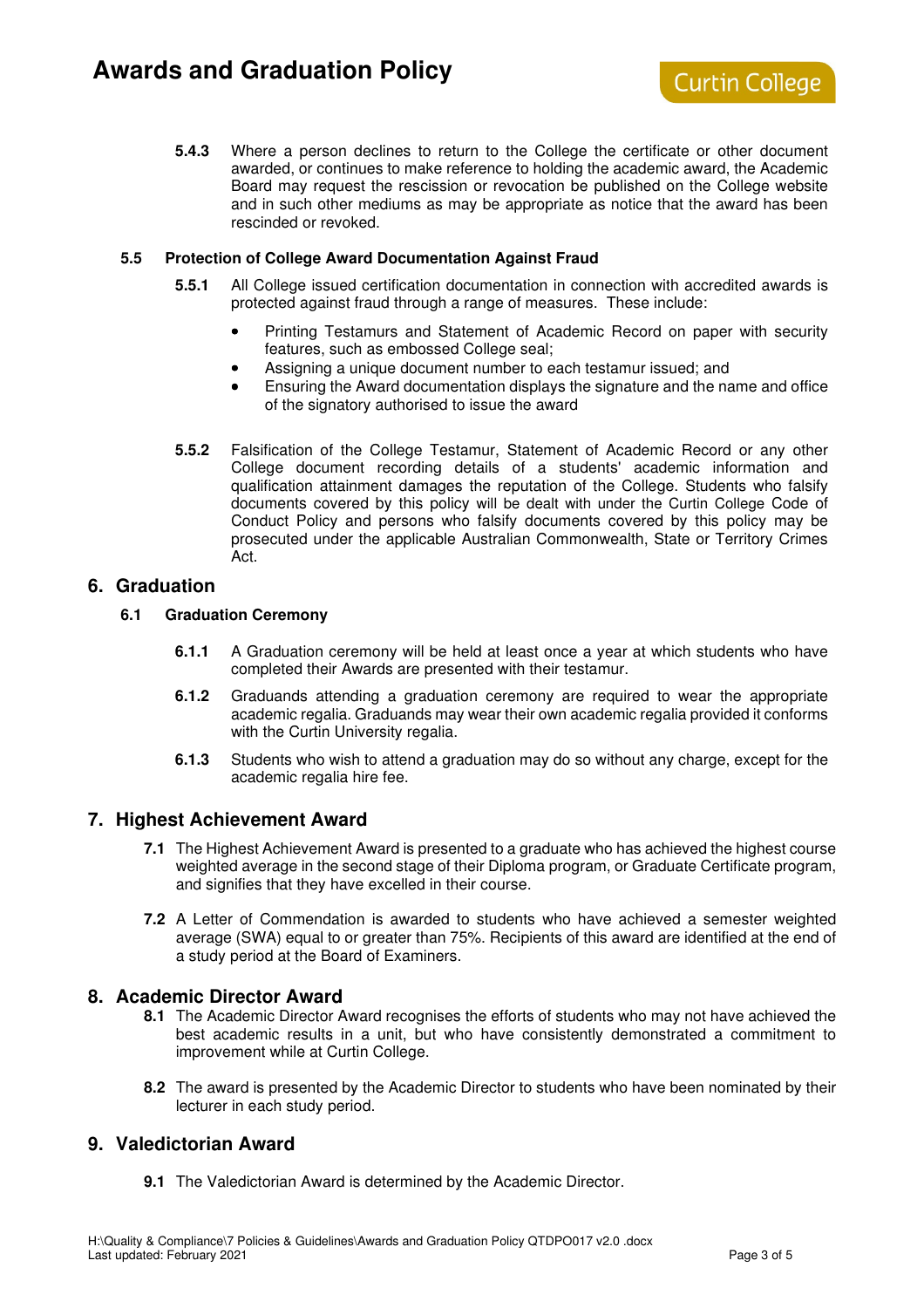# **Awards and Graduation Policy**



- **9.2** The Award is presented to the graduate who has been nominated by lecturers, Program Managers, Student and Academic Services Team or Student Counsellor for outstanding contributions to the College community. Typically the Valedictorian is a high achieving student who has also demonstrated over the duration of their studies a commitment to engage in activities that enrich the student experience at the College.
- **9.3** The Valedictorian Award recipient is provided an opportunity to deliver the closing or farewell speech to their fellow graduates at their graduation ceremony.

#### **9.4 Eligibility Criteria**

- **9.4.1** Graduates of the Diploma and Graduate Certificate programs are eligible to be considered for the Valedictorian Award.
- **9.4.2** To be eligible for the Valedictorian Award, a graduate must have completed their award at Curtin College. Any units completed at an Institution other than Curtin College will not be included in calculations for the award eligibility.
- **9.4.3** Eligibility for awards is decided without regard to the time taken for completion of a program.

# **10. Posthumous Awards**

#### **10.1 Scope**

**10.1.1** These guidelines allow for the granting of a posthumous award and should be used by the College when seeking approval for such a recommendation.

#### **10.2 Eligibility**

- **10.2.1** A candidate who completed the academic requirements for a course but died before the award was conferred.
- **10.2.2** A candidate who, at the time of death, had completed the equivalent of a minimum of 75 per cent of the academic requirements of the course.
- **10.2.3** Notwithstanding these criteria the College may vary the conditions in particular circumstances.

#### **10.3 Application**

- **10.3.1** An application for a posthumous award will normally be made by the College Director and Principal, or nominee, after consultation with the deceased candidate's next of kin or agent. An application might also be made by the next of kin or agent of the deceased student. This application would be forwarded to the College Director and Principal or nominee.
- **10.3.2** An application will normally be made within three years of the candidate's death.
- **10.3.3** The College Director and Principal or nominee will make a written application to the Academic Board, which will contain the candidate's academic record, confirmation that the candidate's death has been recorded and any other information that the College Director and Principal or nominee considers relevant to the particular case.
- **10.3.4** In instance where the application involves an incomplete award, the Chair of Academic Board will establish an ad hoc committee to consider the application and make a recommendation to the Board.
- **10.3.5** In instance where a posthumous award is not appropriate or recommended, the Board may recommend to the College Director and Principal that a 'Certificate of Achievement' be forwarded to the student's next of kin.
- **10.3.6** All aspects of any application for a posthumous award must be undertaken with sensitivity and appropriate discretion. The student's next of kin or agent should always be consulted on the application. The possibility of giving unreasonable expectations on the outcome of an application should be avoided.